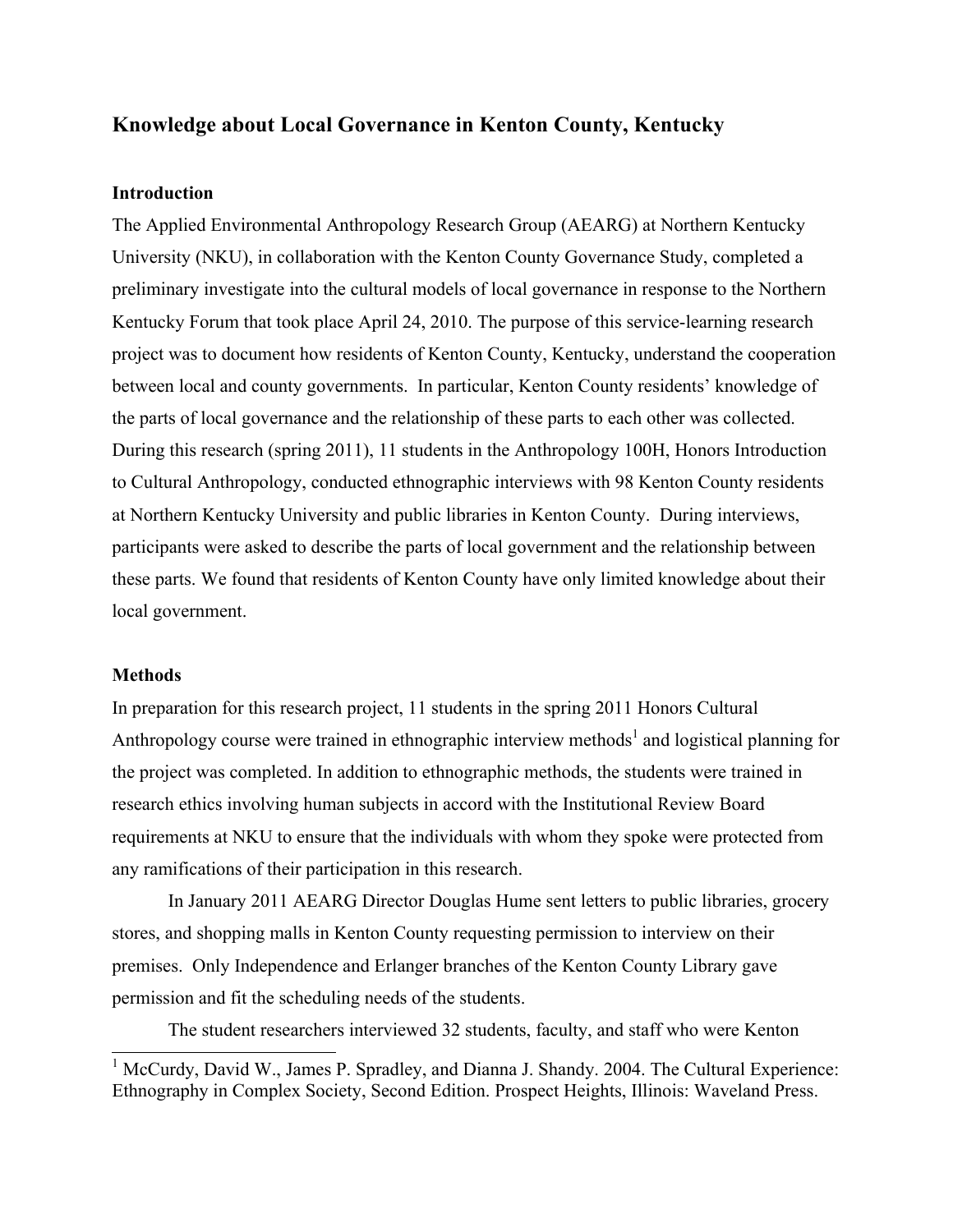County residents during the first week of March 2011 at the Student Union at Northern Kentucky University. During this time, 11 student researchers developed interview skills in a student friendly environment and began collecting data on local governance knowledge. The student researchers interviewed 24 Kenton County residents at the Independence Branch Library during the third week of March 2011 and during the second week of April 2011, 42 Kenton County residents were interviewed.

After noting the approximate age and sex of the informant, interviews consisted of asking the following demographic questions:

- 1. In which county do you live?
- 2. How long have you been a resident of County?
- 3. What is it that you do?
- 4. Have you or any of your immediate kin/family been employed by any local, state, or federal government office (e.g., libraries, courts, schools...)?
- 5. Do you pay attention to the news and if so which news and how often?
- 6. Do you care about politics?
- 7. Does the government affect you on a daily basis?
- 8. What political party do you identify with?
- 9. Do you vote?

After the demographic questions, informants were asked to list the parts of his/her city and county governments. For each part of government elicited, informants were asked if there were any suborganizations or whether the part of local government could be included within a larger entity. Finally, informants were asked about the relationships between the parts of government that they knew.

The student researchers completed a preliminary analysis of their data (field notes and digital audio recordings) outlining models of knowledge that they found during their interviews. Douglas Hume then consolidated these results during the following fall in preparation for this report.

### **Findings**

We found that only a few informants could name more then five parts of local governance. The majority of informants could only list a few local services (e.g., post office,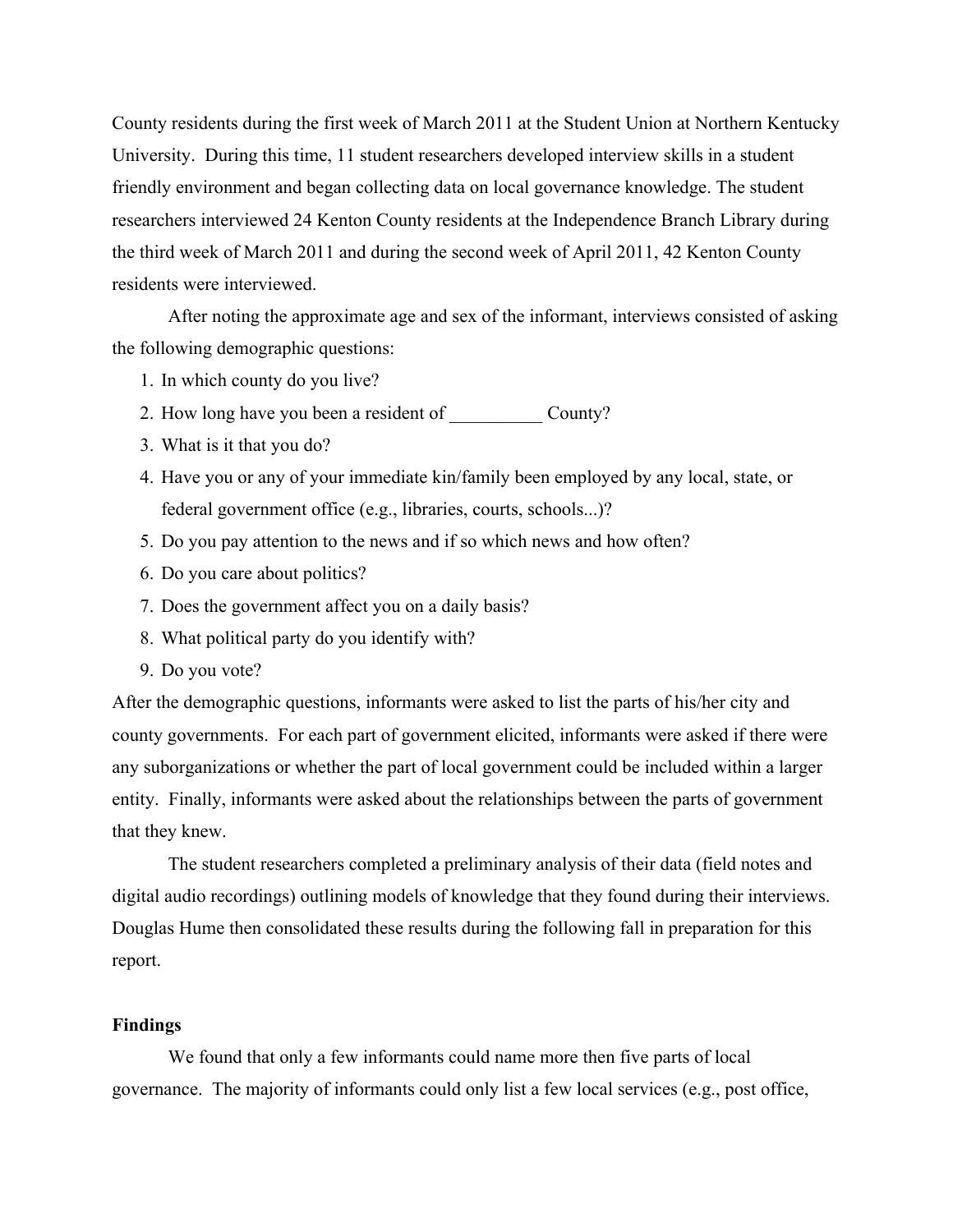police, fire, and garbage collection). Many conflated state or national government with local government. The informants that had more knowledge of local government had either previous experience working in local government or had a close family member employed in local government. These patterns of knowledge indicate the presence of three models of knowledge about local government among Kenton County residents.

## Limited Knowledge Model

The largest proportion of informants, approximately 60%, has limited, knowing three to five parts of local government, knowledge of the parts of local government. Informants with this model include all ages and both sexes. None of the demographic variables collected indicate a pattern relevant to this group. Informants with this model are able to name up to five parts of local government. Examples of parts of government listed by this group include the following:

- 1. female approximately 20 years old listed district judge, mayor, and mini congress;
- 2. male approximately 50 years old listed police, fire department, public services, paramedics;
- 3. female approximately 25 years old listed library, city council, and mayor;
- 4. female approximately 75 years old listed police, court, and city council;
- 5. female approximately 45 years old listed fire, police, schools, and city council; and
- 6. male approximately 20 years old listed fire department, police department, and city council.

## Federal and State Government Model

Many informants, approximately 20%, conflate local government with the federal or state government. These informants tended to be younger and did not have anyone within their family working for or in local government. There were no other patterns among the demographic answers in this group. Examples of parts of government elicited for the federal and state government model include the following:

- 1. female approximately 20 years old listed mail delivery, Internal Revenue Service, postal office workers, repossession, and Department of Motor Vehicles;
- 2. female approximately 38 years old listed city council, mayors, senators, and congressmen;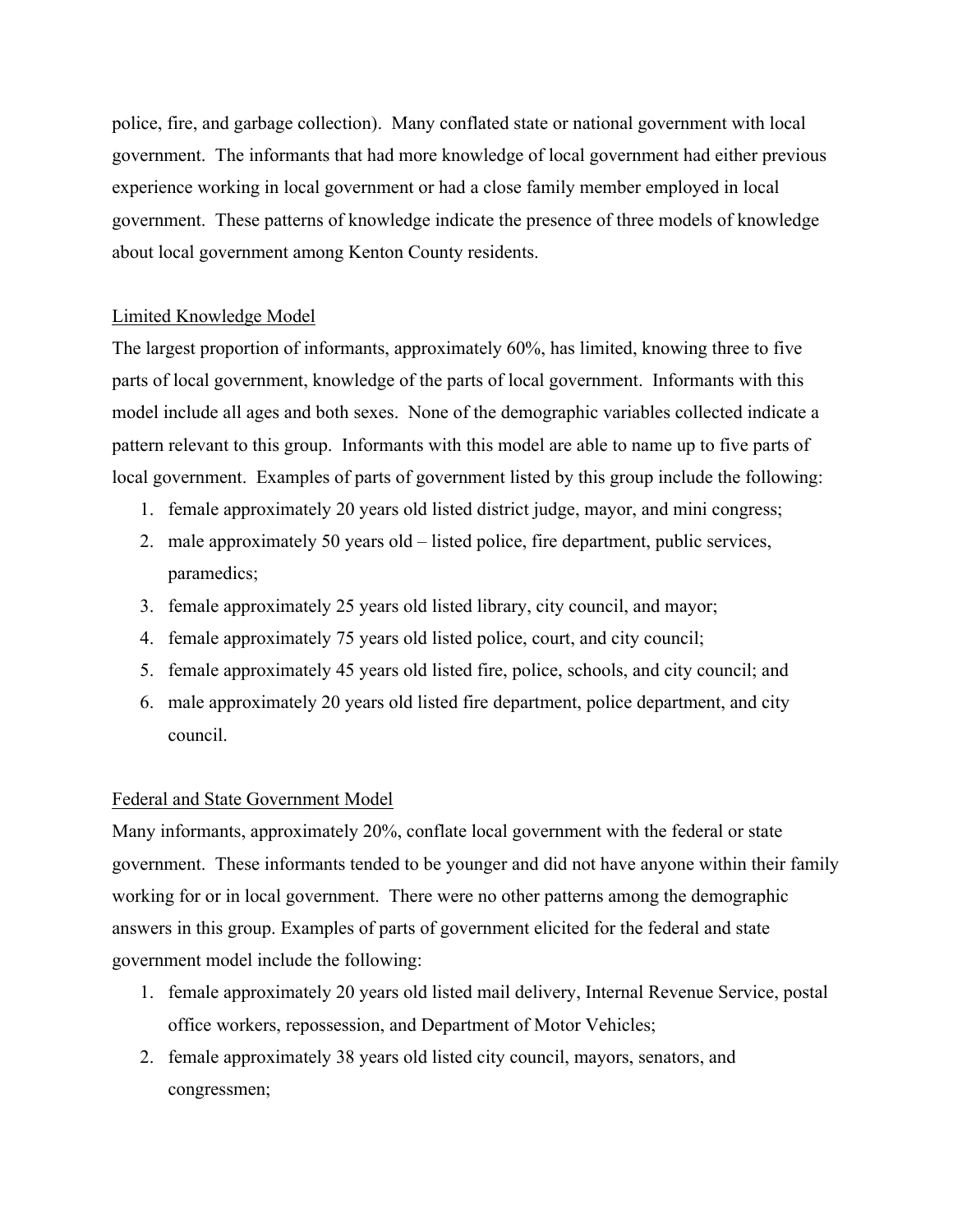## 3. male approximately 18 years old listed legislative and judicial.

### Moderate Knowledge Model

The smallest proportion of informants, approximately 10%, has a moderate amount of knowledge about the parts of local government. These informants tend to be older and have worked with or have a family member who has worked with local government. Informants with this model could list on average ten parts of local government, for example:

- 1. male approximately 25 years old listed judge executive, city attorney, court house, police department, fire department, code enforcement, water district, and county solicitor;
- 2. female approximately 45 years old listed judge, county clerk, fire stations, fire chief, firefighters, police, police chief, county sheriff, school systems, school superintendent, board of education, principles, teachers, planning commission, library, county water, city water, sewage, motor commissions;
- 3. male approximately 65 years old listed city major, city council, city attorney, county commissioner, judge executive, judges, county sheriff;
- 4. male approximately 55 years old listed judge executor, police, fire, mayor, fire chief, dog catcher, police chief, dog catcher, years old listed county pound, city pound, zoning board/housing, parking, utilities, sheriff, district representatives, judges, prosecutors;

## **Conclusion**

Due to the limited number of informants interviewed, to learn the extent of knowledge about local governance in Kenton County, a questionnaire should be developed and administered. To continue this research on local governance, we propose to administer the attached questionnaire, which should be mailed to approximately 5,000 randomly selected Kenton County residents. In the questionnaires, participants will be asked to agree or disagree with propositional statements of the relationships between the parts of local government that were collected during the interviews. The final phase of this research, would involve Douglas Hume and his students analyzing the questionnaire data.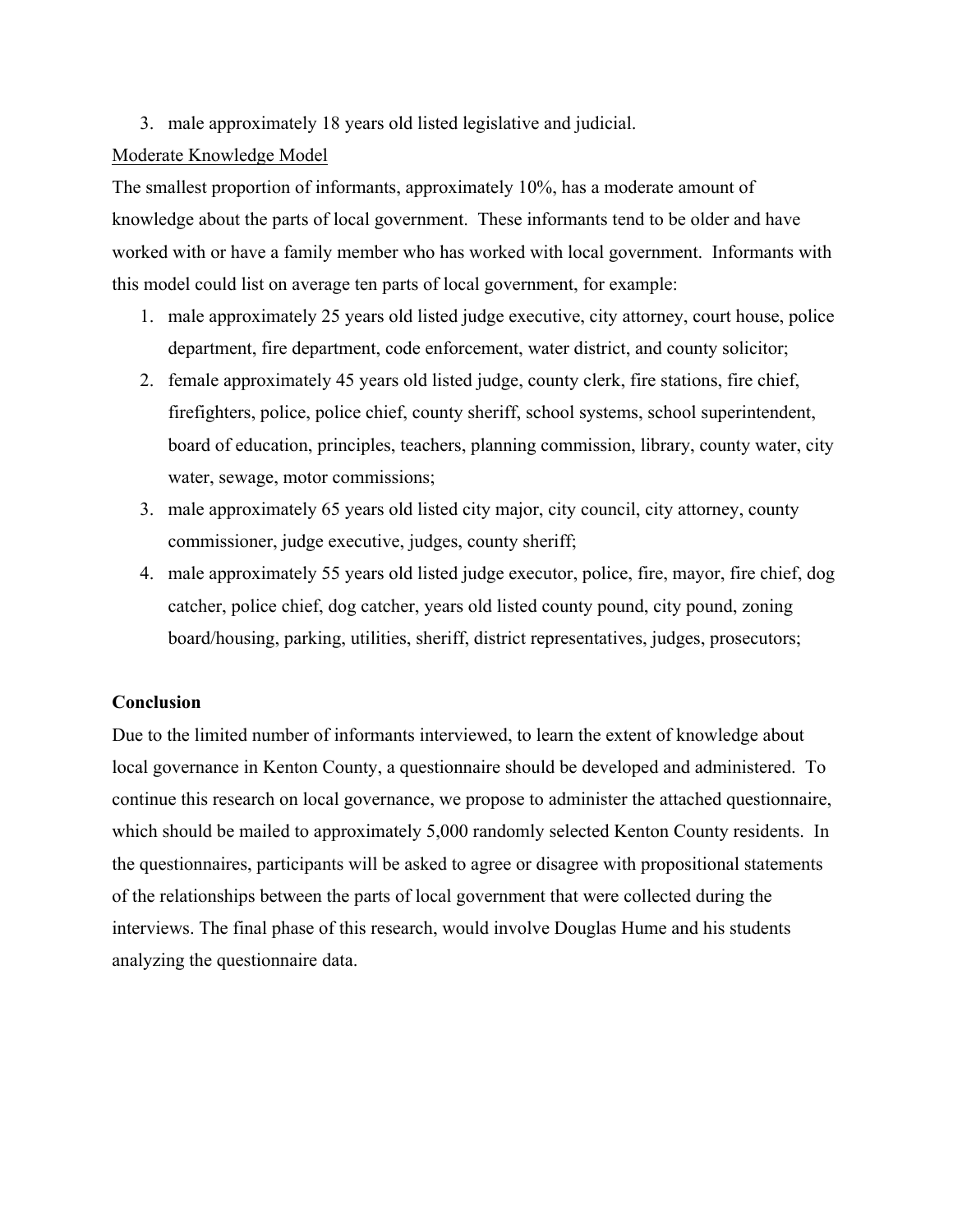Douglas W. Hume, Ph.D., Assistant Professor of Anthropology Applied Environmental Anthropology Research Group (AEARG), Director

Students of ANT 100H Honors Cultural Anthropology, Spring 2011: Amber Childers, Jordan Cresswell, Erik Dearduff, Stephanie Hayes, Katelyn Kappes, Tyler Kiefer, Lane Kolkmeyer, Iliyana Krivcheva, Kelly Mcdonald, Taylor Parr, and Robert Small

Northern Kentucky University Department of Sociology/Anthropology/Philosophy 228 Landrum Academic Center, Nunn Drive Highland Heights, KY 41099 [p] 859.572.5702 [f] 859.572.6086 [w] http://aearg.nku.edu/ [e] humed1@nku.edu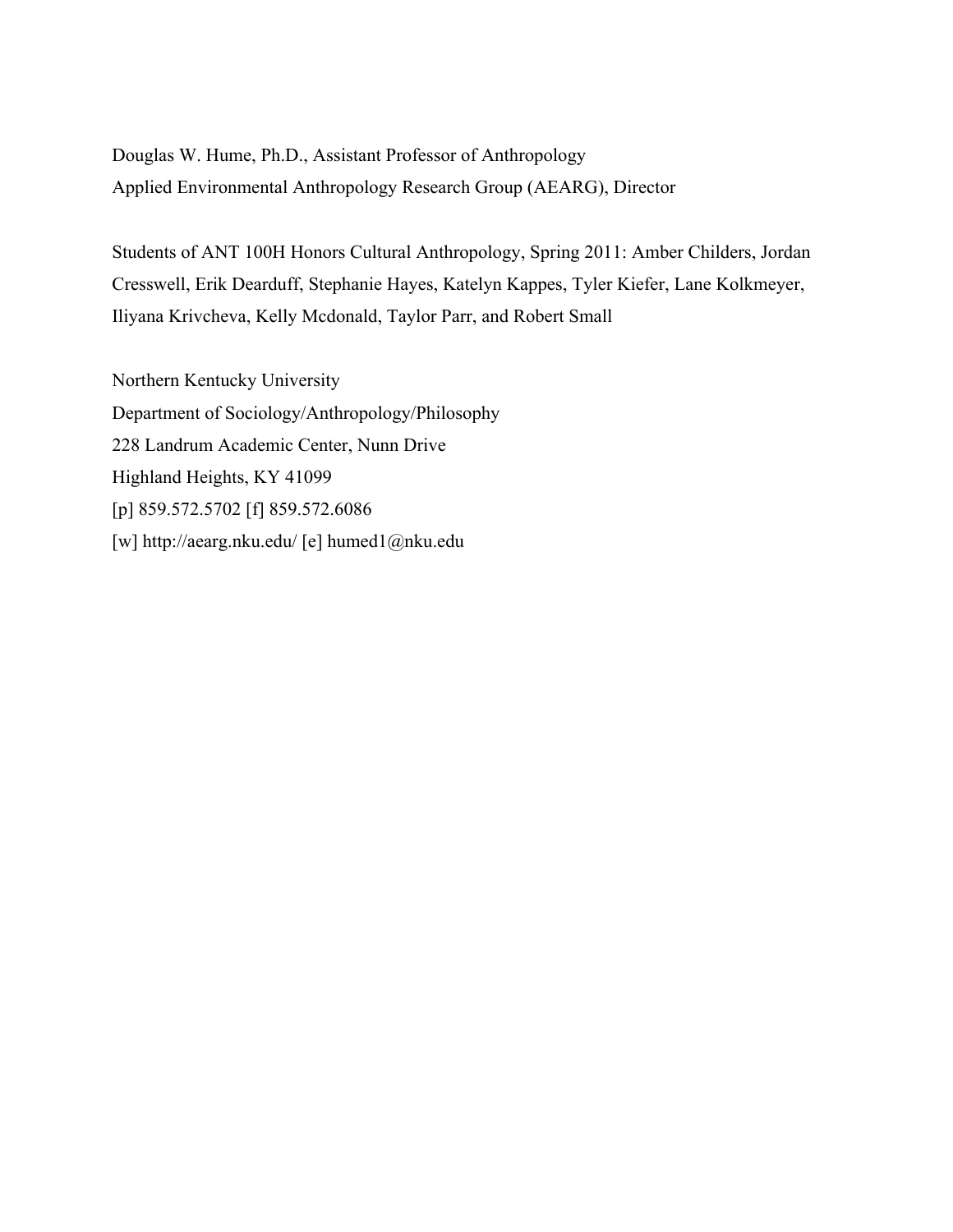#### DEMOGRAPHIC INFORMATION

| 1. What is your age? vears old                                                                                                                   |                                                                                                | 2. Are you $\Box$ Female or $\Box$ Male?                                                                                                         |  |  |  |  |  |  |  |  |
|--------------------------------------------------------------------------------------------------------------------------------------------------|------------------------------------------------------------------------------------------------|--------------------------------------------------------------------------------------------------------------------------------------------------|--|--|--|--|--|--|--|--|
| Married with children?                                                                                                                           |                                                                                                |                                                                                                                                                  |  |  |  |  |  |  |  |  |
| 3. Which one of the following best describes your ethnicity?                                                                                     |                                                                                                |                                                                                                                                                  |  |  |  |  |  |  |  |  |
| $\Box$ African-American                                                                                                                          | $\Box$ Asian-American $\Box$ European-American $\Box$ Hispanic-American $\Box$ Indian-American |                                                                                                                                                  |  |  |  |  |  |  |  |  |
| $\Box$ Latin-American                                                                                                                            | $\Box$ Middle Eastern-American $\Box$ Native-American $\Box$ Pacific Island-American           |                                                                                                                                                  |  |  |  |  |  |  |  |  |
| 5. What is the highest level of education that you have completed?                                                                               |                                                                                                |                                                                                                                                                  |  |  |  |  |  |  |  |  |
| $\Box$ Grade School                                                                                                                              | $\Box$ High School                                                                             | $\square$ Some Junior/Community College                                                                                                          |  |  |  |  |  |  |  |  |
| $\square$ Some Trade School                                                                                                                      | $\Box$ Some Vocational School                                                                  | $\Box$ Junior/Community College (A.A.)                                                                                                           |  |  |  |  |  |  |  |  |
| $\Box$ Completed Trade School                                                                                                                    | $\Box$ Completed Vocational School                                                             | $\Box$ Some College (four year)                                                                                                                  |  |  |  |  |  |  |  |  |
| □Some Graduate/Medical/Law School/<br>$\Box$ College (e.g., B.A/B.S)                                                                             |                                                                                                |                                                                                                                                                  |  |  |  |  |  |  |  |  |
| $\Box$ Graduate School (e.g., M.A./M.S) $\Box$ Graduate/Medical School (e.g., Ph.D./M.D./J.D.)                                                   |                                                                                                |                                                                                                                                                  |  |  |  |  |  |  |  |  |
| 6. What is your total (combined) household income per year?                                                                                      |                                                                                                |                                                                                                                                                  |  |  |  |  |  |  |  |  |
|                                                                                                                                                  | $\Box$ \$0 - \$10,000 $\Box$ \$10,001 - \$20,000 $\Box$ \$20,001 - \$30,000                    | $\Box$ \$30,001 - \$40,000<br>$\Box$ \$40,001 - \$50,000                                                                                         |  |  |  |  |  |  |  |  |
|                                                                                                                                                  | $\Box$ \$50,001 - \$60,000 $\Box$ \$60,001 - \$70,000 $\Box$ \$70,001 - \$80,000               | $\Box$ \$80,001 - \$90,000 $\Box$ \$90,001 - \$100,000                                                                                           |  |  |  |  |  |  |  |  |
|                                                                                                                                                  |                                                                                                | $\Box$ \$100,001 - \$110,000 $\Box$ \$110,001 - \$120,000 $\Box$ \$120,001 - \$130,000 $\Box$ \$130,001 - \$140,000 $\Box$ \$140,001 - \$150,000 |  |  |  |  |  |  |  |  |
| $\Box$ \$150,001 - \$160,000 $\Box$ \$160,001 - \$170,000 $\Box$ \$170,001 - \$180,000 $\Box$ \$180,001 - \$190,000 $\Box$ \$190,001 - \$200,000 |                                                                                                |                                                                                                                                                  |  |  |  |  |  |  |  |  |
| $\Box$ \$200,001 - \$250,000 $\Box$ \$250,001 - \$300,000 $\Box$ \$300,001 or more                                                               |                                                                                                |                                                                                                                                                  |  |  |  |  |  |  |  |  |
| 7. Have you worked for the government? $\Box$ Yes $\Box$ No                                                                                      |                                                                                                |                                                                                                                                                  |  |  |  |  |  |  |  |  |
| 8. Have any of your close family or friends' work for the government? $\Box$ Yes $\Box$ No                                                       |                                                                                                |                                                                                                                                                  |  |  |  |  |  |  |  |  |
| 9. How long have you lived in Kenton County?                                                                                                     |                                                                                                |                                                                                                                                                  |  |  |  |  |  |  |  |  |
| 10. How often do you watch/read the news? Every day, several times a week, once a week, etc                                                      |                                                                                                |                                                                                                                                                  |  |  |  |  |  |  |  |  |
| 11. Where do you get the news (e.g., television, internet, radio, newspaper, wom)?                                                               |                                                                                                |                                                                                                                                                  |  |  |  |  |  |  |  |  |

#### GOVERNMENT RECOGNITION

Which of the following have you heard about? If so, do you know what they do?

#### Kenton County Government

- County Officials
	- o **☐** Fiscal Court County Commission (**☐**Judge Executive\*, three **☐** Commissioners and **☐** Deputy Judge-Executive)
	- o **☐** County Attorney
	- o **☐** County Clerk
	- o **☐** County Jailer
	- o **☐** Property Valuation Administrator
	- o **☐** County Sheriff
	- County Departments
		- o **☐** Animal Shelter
		- o **☐** County Finance (**☐** Treasurer, **☐** Occupational License, and **☐** Procurement Departments)
		- o **☐** Information Technology
		- o **□ Parks & Recreation**<br>○ □ Personnel
		- o **☐** Personnel
		- o **☐** Public Safety (**☐** Fire Association, **☐** Homeland Security & Emergency Management, **☐** Kenton County Dispatch, **☐** Kenton County Police [**☐** Chief of Police, **☐** Bureau of Administration, **☐** Patrol Bureau, **☐** Community Services, **☐** Animal Control])
		- o **☐** Public Works (**☐** Fleet Maintenance, **☐** Road Department, **☐** Solid Waste Management)
- City Government (Titles of officials/departments differ from city to city and some cities may not have each of the officials/departments listed below)
	- Administration
		- o **□ Mayor**<br>o **□ City Co** 
			- □ City Council/ Commissioners
		- o **☐** City Manager/Administrative Officer
		- o **☐** City Clerk
	- Departments
		- o **☐** Police Department
		- o **☐** Fire Department
		- o **☐** Emergency Medical Services Department
		- o **☐** Urban Planning/Code Enforcement/Engineering/Building/Zoning Department
		- o **☐** Solid Waste/Recycling Department
		- o **☐** Community Relations/Neighborhood Services/Economic/Tourism Development Department
		- o **☐** Public Services/Works/Maintenance
		- o **☐** Accounting/Finance Department
		- o **☐** Emergency Management
		- o **☐** Community Housing Resource Group/Housing Authority
		- o **☐** City Attorney Legal Department
		- o **☐** Municipal Court/Ombudsman
		- o **☐** Personnel/Human Resources
		- o **☐** Parks & Recreation/Recreation Department
		- o **☐** Information Technology Department